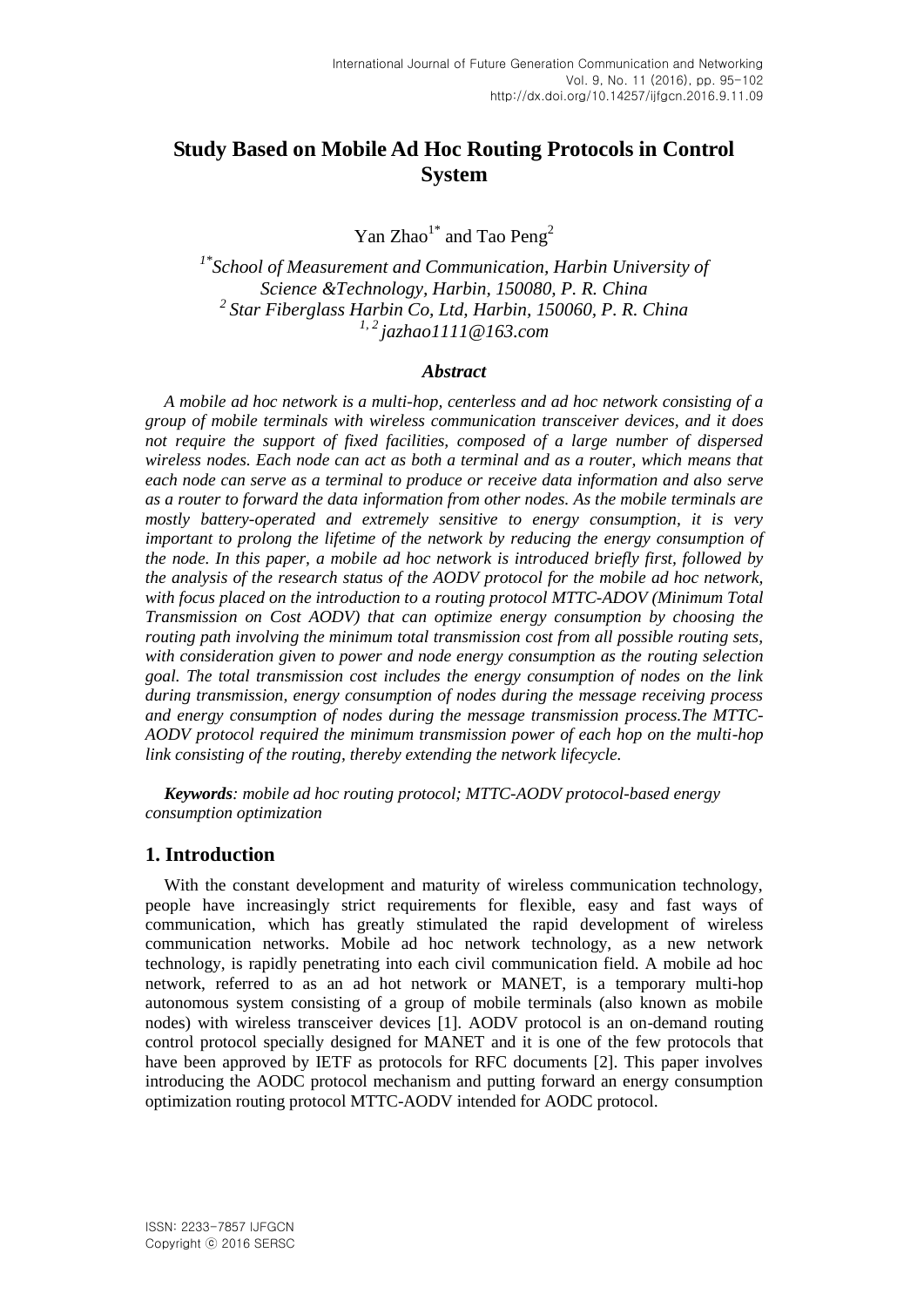## **2. ADOC Protocol -based Optimization Program MTTC-AODV**

#### **2.1. Classifications and Common Topological Structures of MANET Routing Protocols**

MANET routing protocols can have different classifications based on different angles, as shown in Figure. 2-1. Based on the angle of routing discovery, MANET routing protocols can be divided into active routing protocols and on-demand routing protocols [3]; based on the logical topology form adopted by the network, MANET routing protocols can be divided into plane routing protocols and hierarchical routing protocols; based on the factor involving the use of a GPS system as an auxiliary condition of routing, MANET routing protocols can be divided into geographic positioning routing protocols and non- geographic positioning routing protocols.



**Figure 2-1. Classification of Routing Protocols**

The topological structures to MANET [4] are generally divided into star networks, mesh networks and hybrid networks (hierarchical networks), as shown in Figure. 2-2. MANET generally features a large number of network nodes, large density, frequent dynamic network structure changes and complexity. Star topology is selected in this paper.



**Figure 2-2. Common Topological Structures in MANET**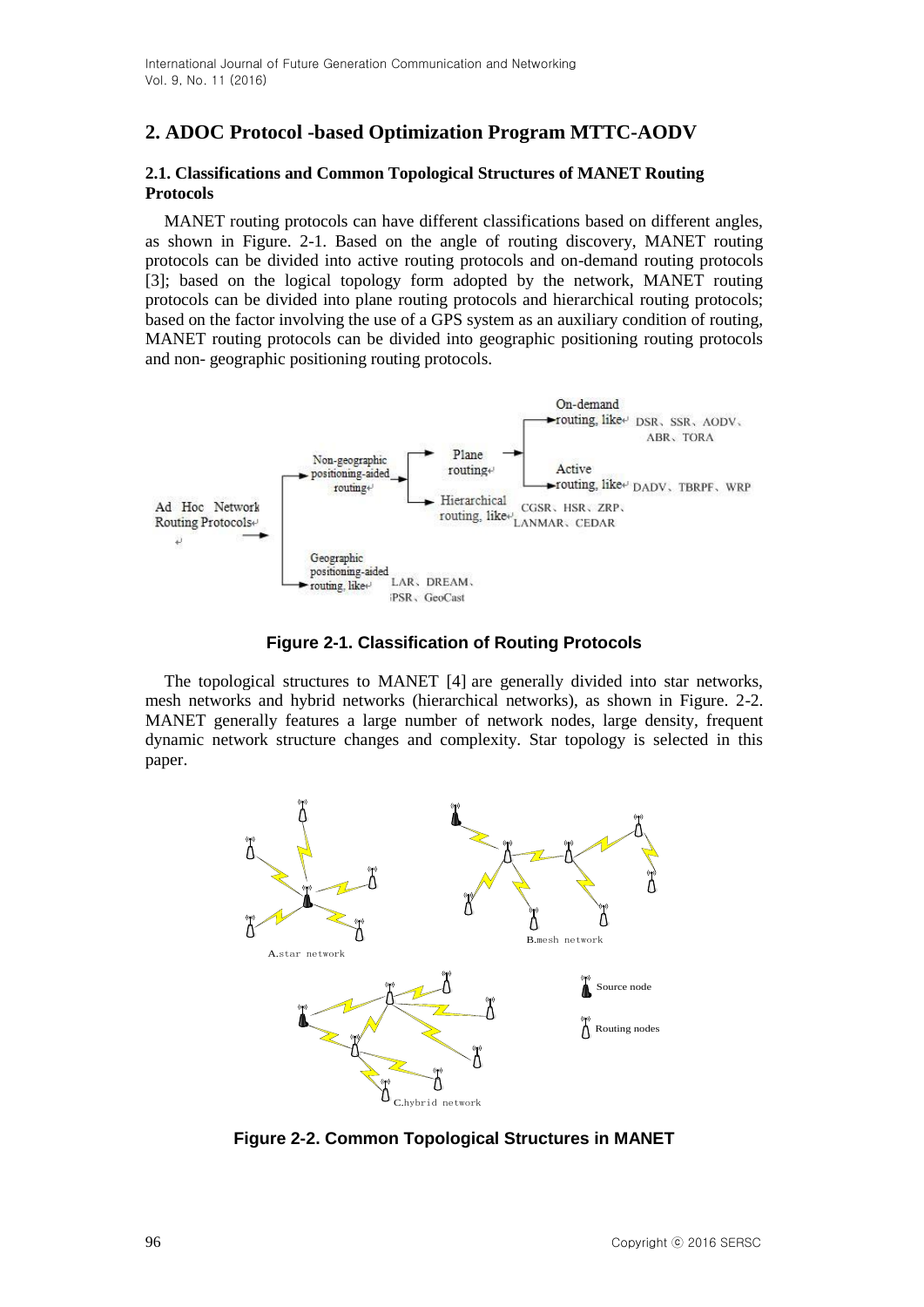#### **2.2. Mechanism of AODV Protocol**

AODV (On-Demand Distance Vector Routing) protocol [2] uses a routing discovery mechanism based on destination nodes.The source node broadcasts a RREQ packet,and the nodes receiving the RREQ packet create reverse routing to the source node.The destination node responds to the RREQ packet after receiving it,and the reply packet transmits to the source node in a unicast way and establishes forward routing to the destination node along the way.

AODV protocol includes route discovery, route maintenance and route repair.When the source node needs to communicate with a certain destination node, it first searches the table of routes maintained at this node for a route to the destination node.If any, it will immediately use this route to transmit a data packet and generates a RREP packet,or it will broadcast RREQ packet to all neighbors to start a route discovery process to find a route available to reach the destination route.After RREQ is generated,corresponding nodes process and forward the RREQ and give RREP.The RREQ and RREP transmission in the route discovery process is as shown in Figure. 2-3.



#### **Figure 2-3. RREQ and RREP Transmission in the Route Discovery Process**

The left part in Figure.2-3 is an example showing the transmission of a RREQ data package, where the circular area represents the wireless signal transmission range of Node C. When there exists an effective route from the Source Node A to Destination Node G, AODV protocol doesn't work. It is possible to send data to Destination Node G through direct unicasting. When there exists no effective route from the Source Node A to Destination Node G, a route search and establishment process will start.Source Node A broadcasts a RREQ, including such parameters as source node address, source node sequence number, destination source address, destination node sequence number and hop count.When Middle Nodes B, C, D, E and F receive the RREQ, they create or update the reverse routes to Source Node A and continue to broadcast the RREQ message.The right part in Figure.2-3 shows that when Destination Node G receives the RREQ, it sends RREP to Source Node A, and the RREP reaches Source Node A after being forwarded by several middle nodes, based on which route establishment is confirmed, during which a forward route is established. RREQ is transmitted along several path, but RREP is transmitted to the source node along the shortest route  $(A \rightarrow C \rightarrow D \rightarrow E \rightarrow F \rightarrow G)$ , *i.e.* selection of route involving the shortest time dimension.

ADOV uses a distributed routing mode based on the table of routes and in the route maintenance process, when the route is not used any more, the node will delete the corresponding entries from the table of routes. At the same time, the node will monitor the state of the next hop node in an active node. In the table of routes, it is necessary to record the contents shown in Table 2-1 for each entry [5]. Management of sequence numbers is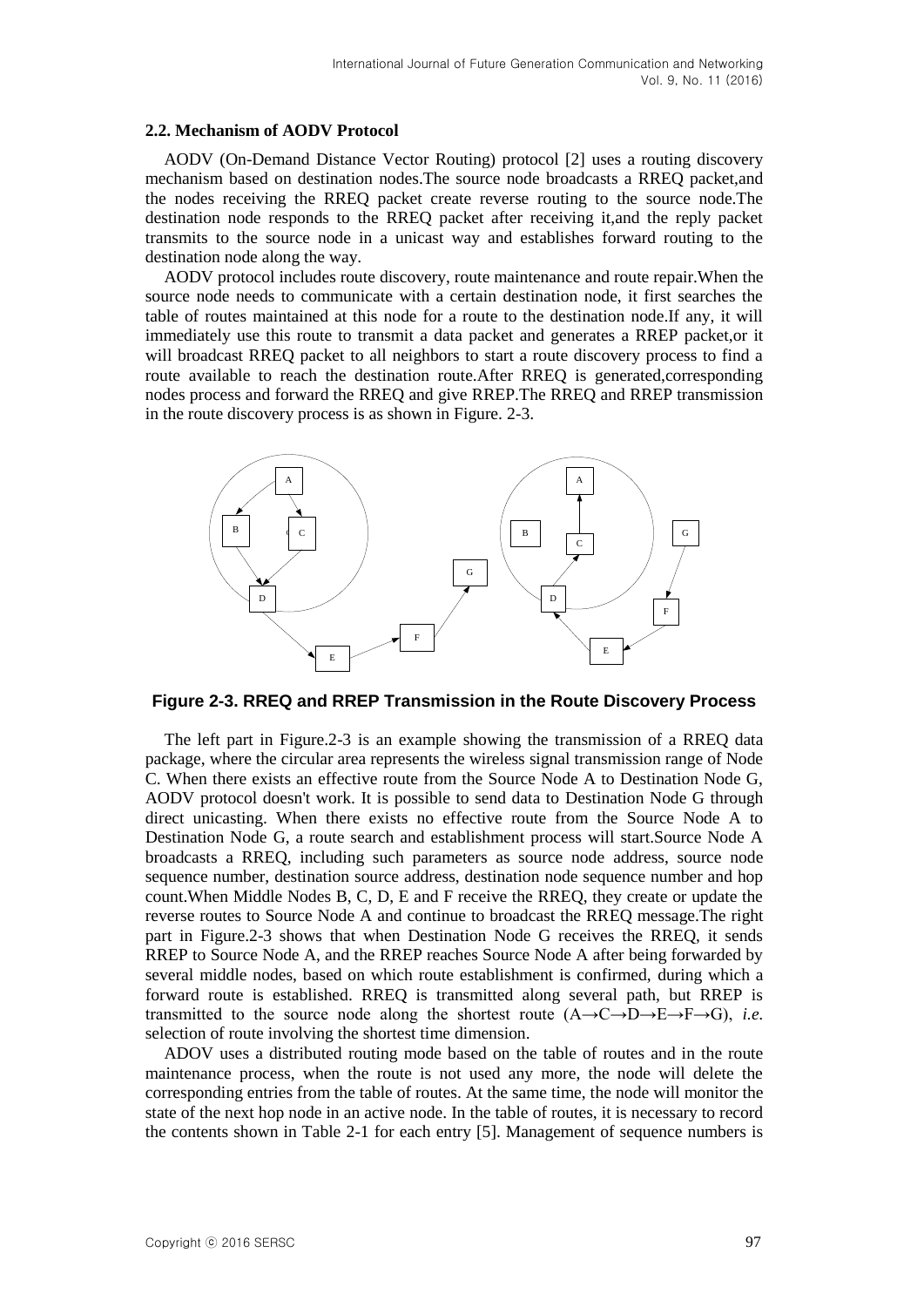the key to preventing routing loops. In case of a broken link,it is possible to make route entries invalid by increasing sequence numbers and metric (hop count).

| <b>Destination IP Address</b> | Next Hop             |  |
|-------------------------------|----------------------|--|
| Destination Sequence No.      | List of Precursors   |  |
| Interface                     | Life time            |  |
| <b>Hop Count</b>              | <b>Routing Flags</b> |  |
| Last Hop Count                |                      |  |

**Table 2-1. Contents of ADOV Protocol Route Table**

#### **2.3 Energy Consumption Optimization-based AODV Protocol Improvement**

Currently, most routing protocols for MANET are based on the minimum hop count, and this routing method has a good effect on a wired network. However, due to no consideration given to the issue concerning node energy, the traditional protocols for MANET are not suitable for ad hoc networks. In this paper, AODV routing protocol has been improved, an energy consumption optimization program is put forward, and the improved routing protocol is called MTTC-AODV (the minimum total transmission cost AODV) [6].

The MTTC-AODV algorithm requires the minimum transmission power of each hop on the multi-hop link composing the route and the minimum energy consumption in the message transmission process, avoiding the unbalanced energy consumption of each node during route selection and route failure caused by too large node energy, thereby prolonging network lifecycle.

The MTTC-AODV algorithm adds a new field,Total T×Cost, to the traditional AODV routing protocol and RREQ packet. The function of the new field is to record and calculate the cumulative sum of the cost of all nodes on the RREQ transmission path, as shown in Fig. 2-4. Source Node s sends a RREQ packet at the minimum cost, and when its neighboring nodes receive the RREQ, MTTC-AODV will calculate the minimum transmission cost of the link (s, n). Node n will be accumulated into the Total×Cost of the request packet and will continue to forward the RREQ at the minimum cost.



**Figure 2-4. Total×Cost Value of Node n3**

In Figure 2-4, Cost(s, n1) denotes the total cost for data transmission from Source Node s to Node n1, Cost(n1, n2) denotes the total cost for data transmission from Node n1 to Node n2, and Cost(n2, n3) denotes the total cost for data transmission from Node n2 to Node n3. The RREQ of Source Node s reaches Node n3 via Nodes n1 and n2, in which case the Total T $\times$ Cost value in the RREQ equals the sum of Cost(s, n1), Cost(n1, n2)and Cost(n2, n3) [7].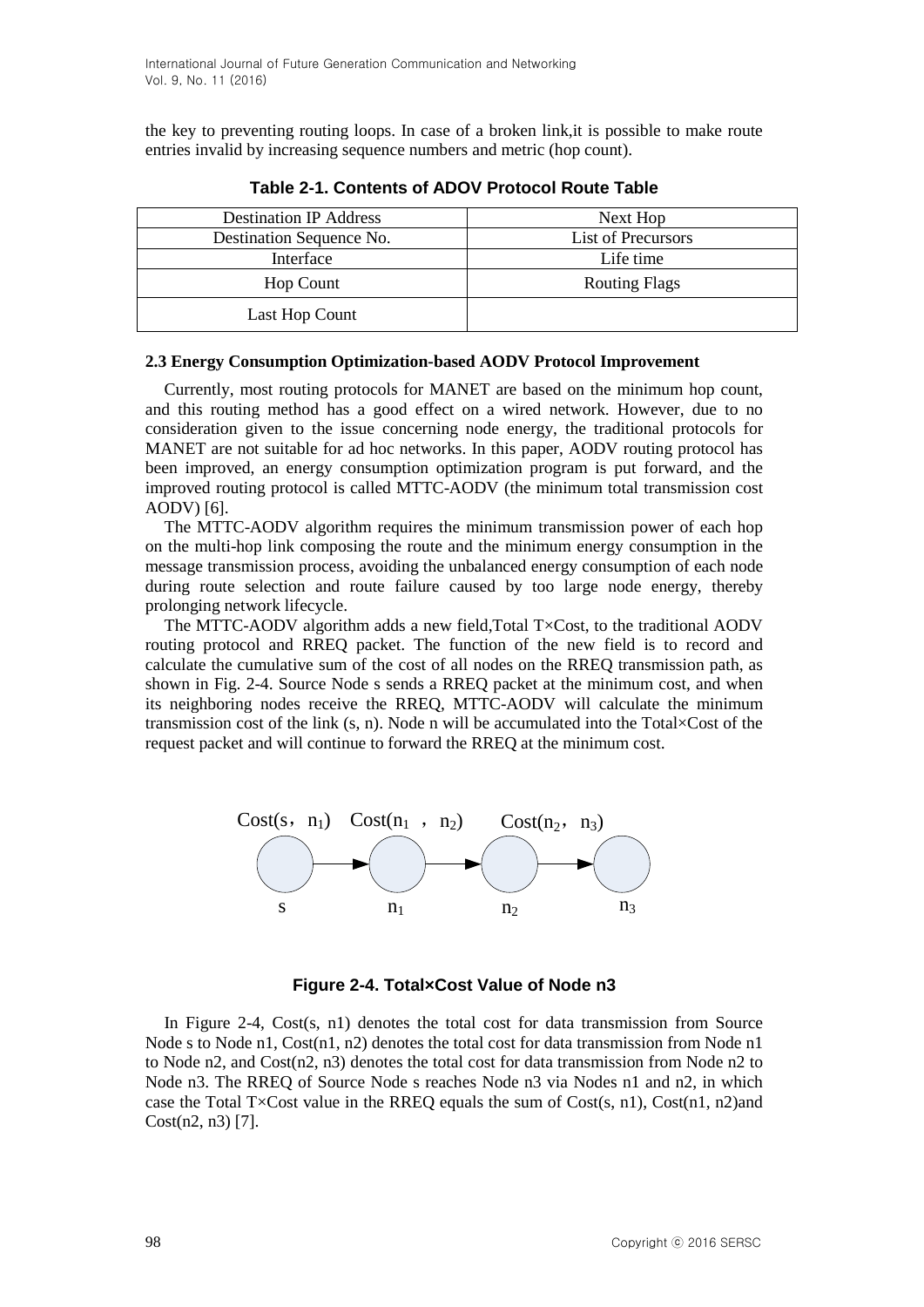#### **2.4. System Model**

A mobile network model consists of a large number of mobile nodes that are randomly distributed, with a wireless link used for communication, with such mobile nodes forming a temporary multi-hop autonomous system. At any time, a random topological structure is formed between nodes through wireless channels, and nodes are able to move randomly, which may cause the change in the network topology [8]. An ad hoc network can either operate in an independent environment or connect to the existing network infrastructure through the gateway, with its typical basic network mode as shown in Figure 2-5.



**Figure 2-5. Network Model**

Considering high-level application, in a node model adopted in MTTC-AODV protocol, a node contains a number of node behavior modules, each of which describes the behavior of some nodes, such as data generation, storage, processing, path selection and transmission. We will analyze the advantages of MTTC-AODV protocol in terms of network performance through simulation.

### **3. Simulation Analysis**

#### **3.1. Simulation Environment**

In order to analyze the superiority of MTTC-AODV protocol that can optimize energy consumption, Matlab simulation is used to construct a simulation platform, which provides many functions such as professional word processing, symbol computing, control implementation and visualized modeling and simulation besides its outstanding numerical computing capacity. A network algorithm can be used to conduct experimental simulation to evaluate its performance.

In this experimental simulation, the nodes are distributed on the experimental platform through random function and the transmission radius of sensor nodes is determined based on the actual network transmission radius. The energy of each node in the network can be random or a set value can be given to initial energy. The network simulation transmission area is set to be a 100m×100m square area, with 20 to 100 nodes randomly distributed, with specific simulation experimental parameters as shown in Table 3-1.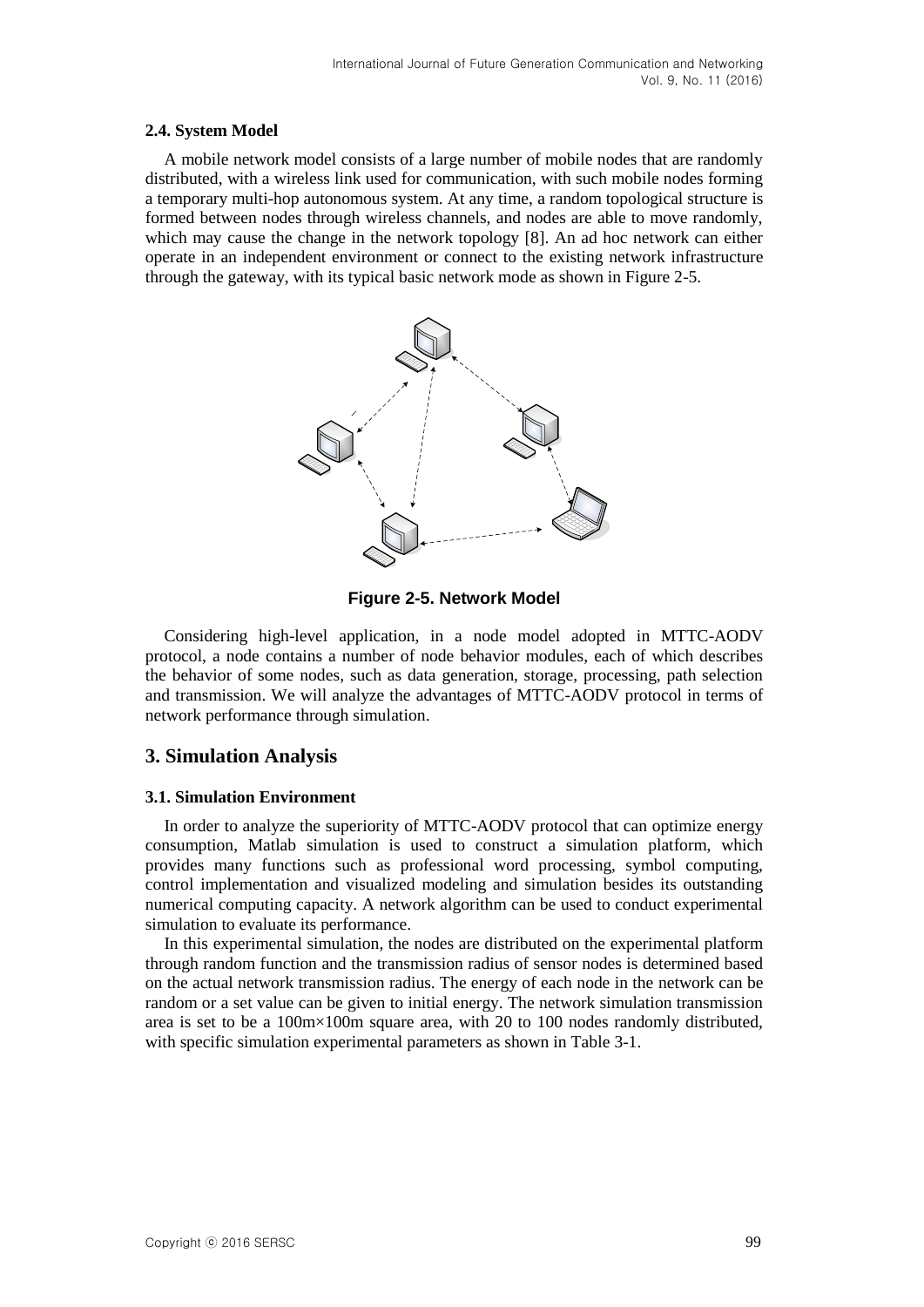| Experimental            | Parameter Value    | Experimental             | Parameter Value |
|-------------------------|--------------------|--------------------------|-----------------|
| Parameter               |                    | Parameter                |                 |
| Simulation Area         | $100m \times 100m$ | Number of Nodes          | 20-100          |
| Communication           | $0-50m$            | Number of                | 20 times        |
| Radius                  |                    | <b>Simulations</b>       |                 |
| <b>Energy of Source</b> | No Limit           | <b>Energy of Source</b>  | 100-1000J       |
| Node                    |                    | Node                     |                 |
| Number of Source        |                    | <b>Node Distribution</b> | Random          |
| Node                    |                    |                          |                 |

|  | Table 3-1. Input Parameter Comparison Table |
|--|---------------------------------------------|
|--|---------------------------------------------|

#### **3.2. Simulation Result Analysis**

In the simulation realization process, in case the simulation environment is the same as the parameters, the optimized MTTC-AODV protocol is compared with the AODV protocol that has not been optimized, with the following figures obtained through simulation.



**Figure 3-1. Energy Consumption Simulation Diagram** 

Node energy consumption refers to the total energy consumed during the transmission of a certain number of data packages from the sensor node to the destination node. It can be seen through simulation result comparison that due to the consideration given to the minimum total transmission cost, the optimized MTTC-AODV protocol has obtained a good result, compared with AODV protocol. With the increase in the data arrival interval, the energy consumed by the whole system model is on the gradual decrease.

Node power consumption reduction and further extension of network lifecycle are the key issues involved in MANET and also an important indicator for measuring MTTC-AODV protocol. The network lifetime diagram is as shown in Figure 3-2.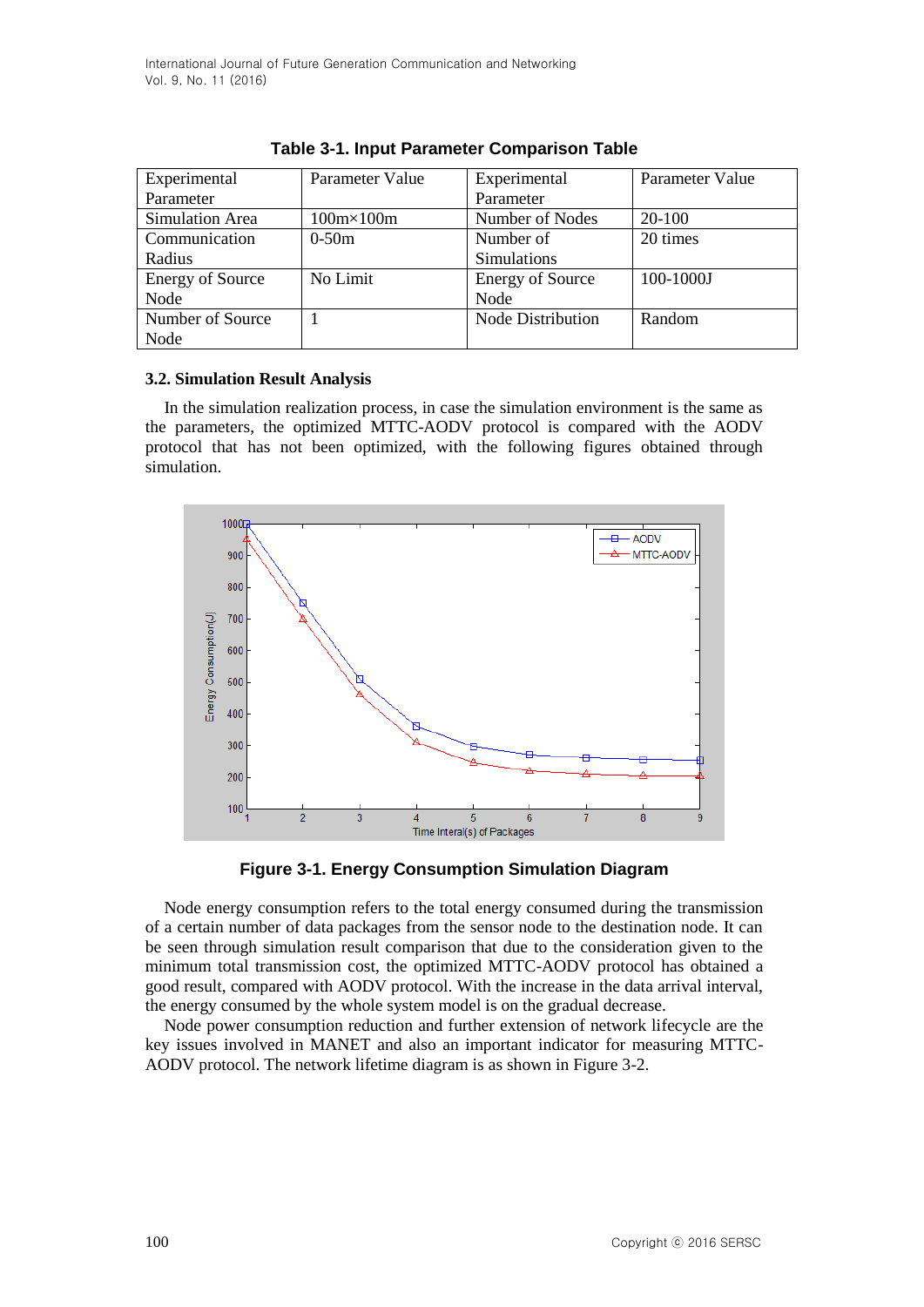

**Figure 3-2. Lifetime Simulation Diagram**

In the AODC protocol, the increase in the number of nodes, channel competition and increased signal interference in its lifetime have contributed to a higher transmission failure rate, resulting in rapid energy consumption, while the optimized MTTC-AODV protocol gives additional consideration to the energy consumption of nodes, avoiding large energy consumption of nodes caused by a high transfer rate and frequent use of nodes as middle forward nodes, striving to maximize the network lifetime. Figure. 3-3 shows the performance of the MTTC-AODV protocol based on different energy consumptions due to different numbers of nodes. It can be seen in Figure 3-3 that when the number of network nodes is between 65 and 75, the AODV and MTTC-AODV protocols show the minimum energy consumption.



**Figure 3-3. Energy Consumption Diagram of Different Nodes**